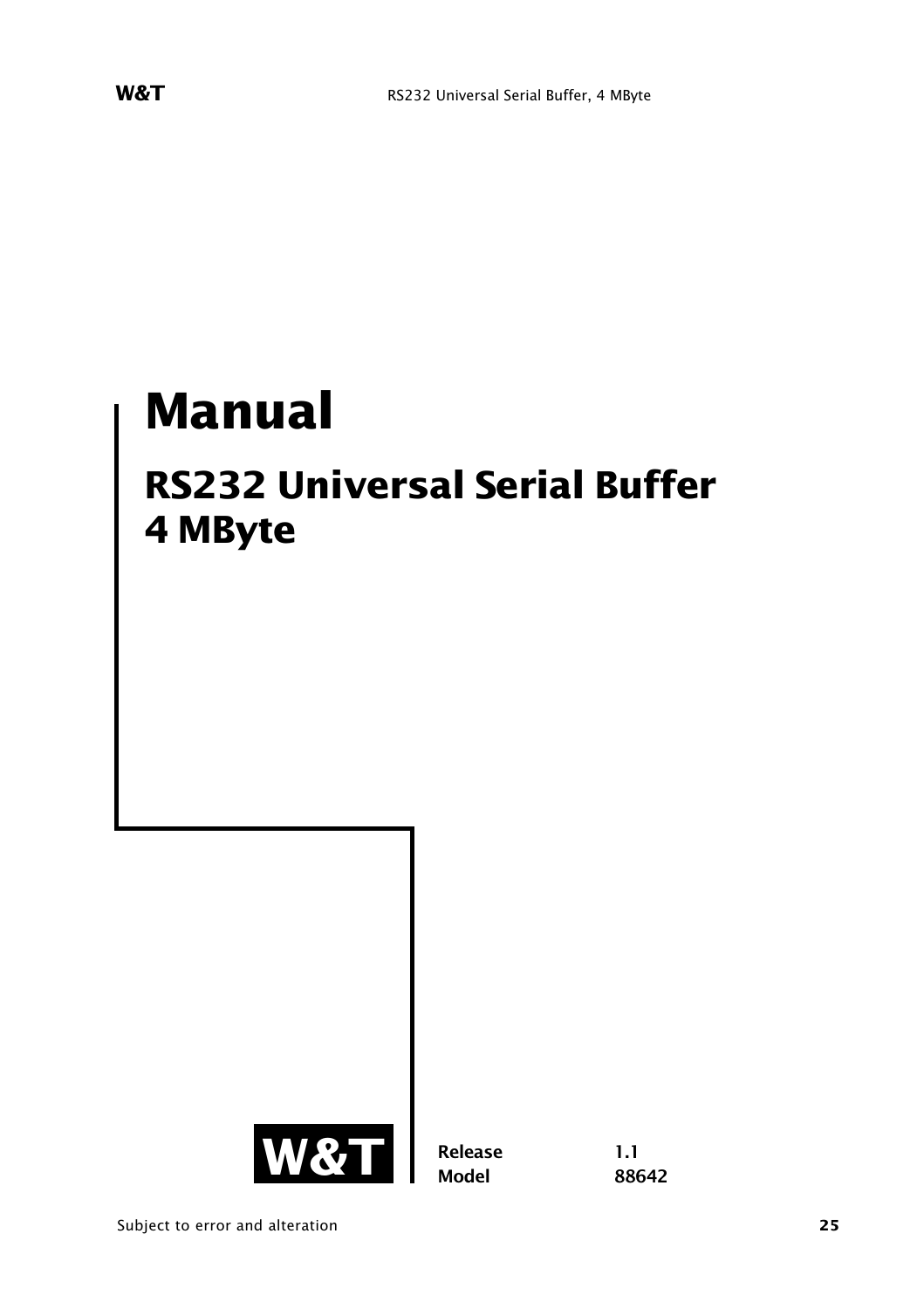© 09/2006 by Wiesemann & Theis GmbH

Subject to error and alteration:

Since it is possible that we make mistakes, you mustn't use any of our statements without verification. Please, inform us of any error or misunderstanding you come about, so we can identify and eliminate it as soon as possible.

Carry out your work on or with W&T products only to the extent that they are described here and after you have completely read and understood the manual or guide. We are not liable for unauthorized repairs or tampering. When in doubt, check first with us or with your dealer.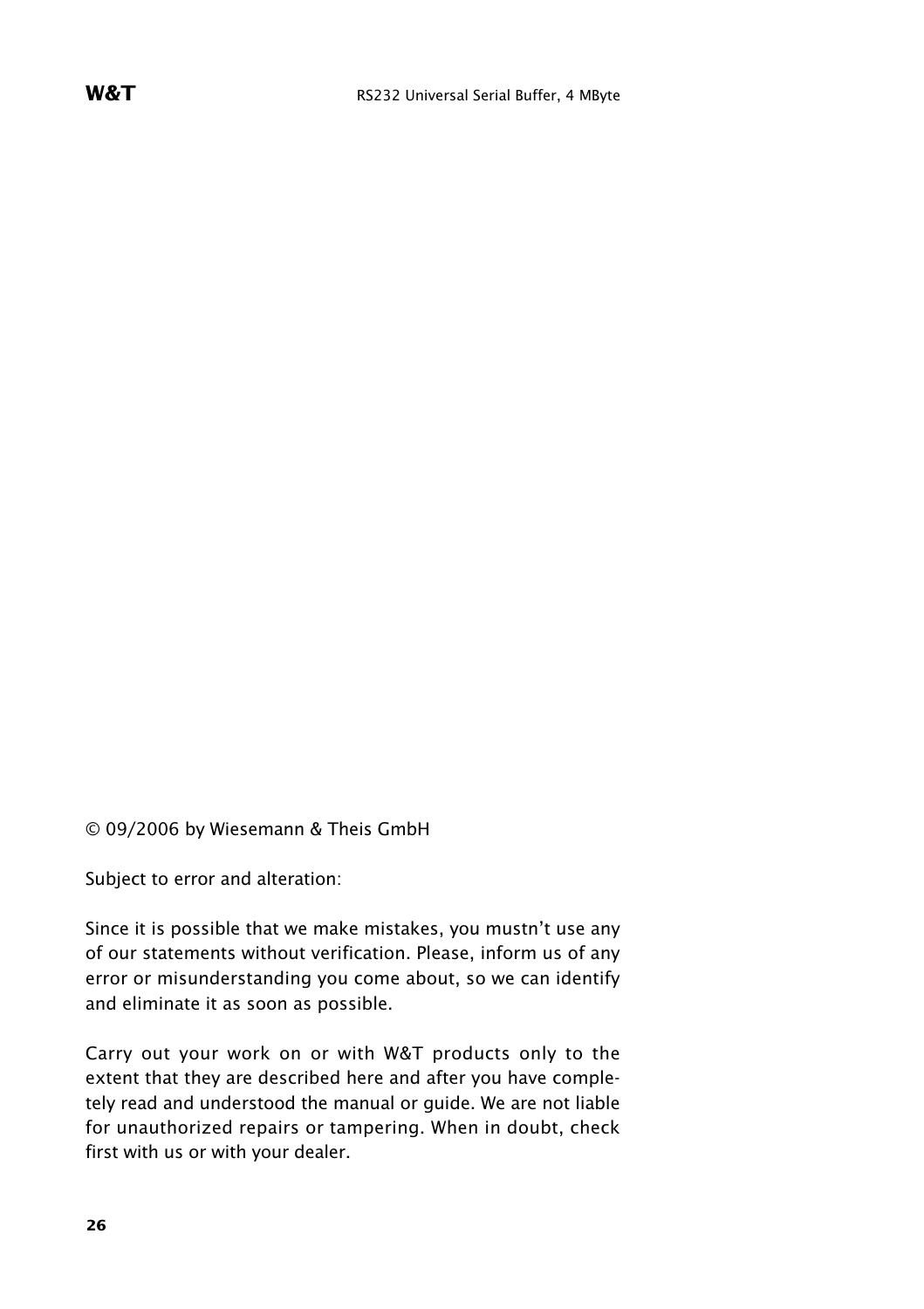The W&T RS232 Universal Serial Buffer, Model 88642 described on the following pages is a highly versatile device which can be used to buffer store virtually any kind of serial data.

The buffer has a total of 4 MB of non-volatile memory, so that the stored data are not lost even in the event of a power failure.

Both buffer interfaces can be configured independently of each other, so that converting the baud rate, data format and handshake procedure is no problem.

Additional information about W&T products and new developments can be found at http://www.wut.de or in the e-mail updates sent to members of the W&T Interface Club, which you can sign up for on the W&T homepage.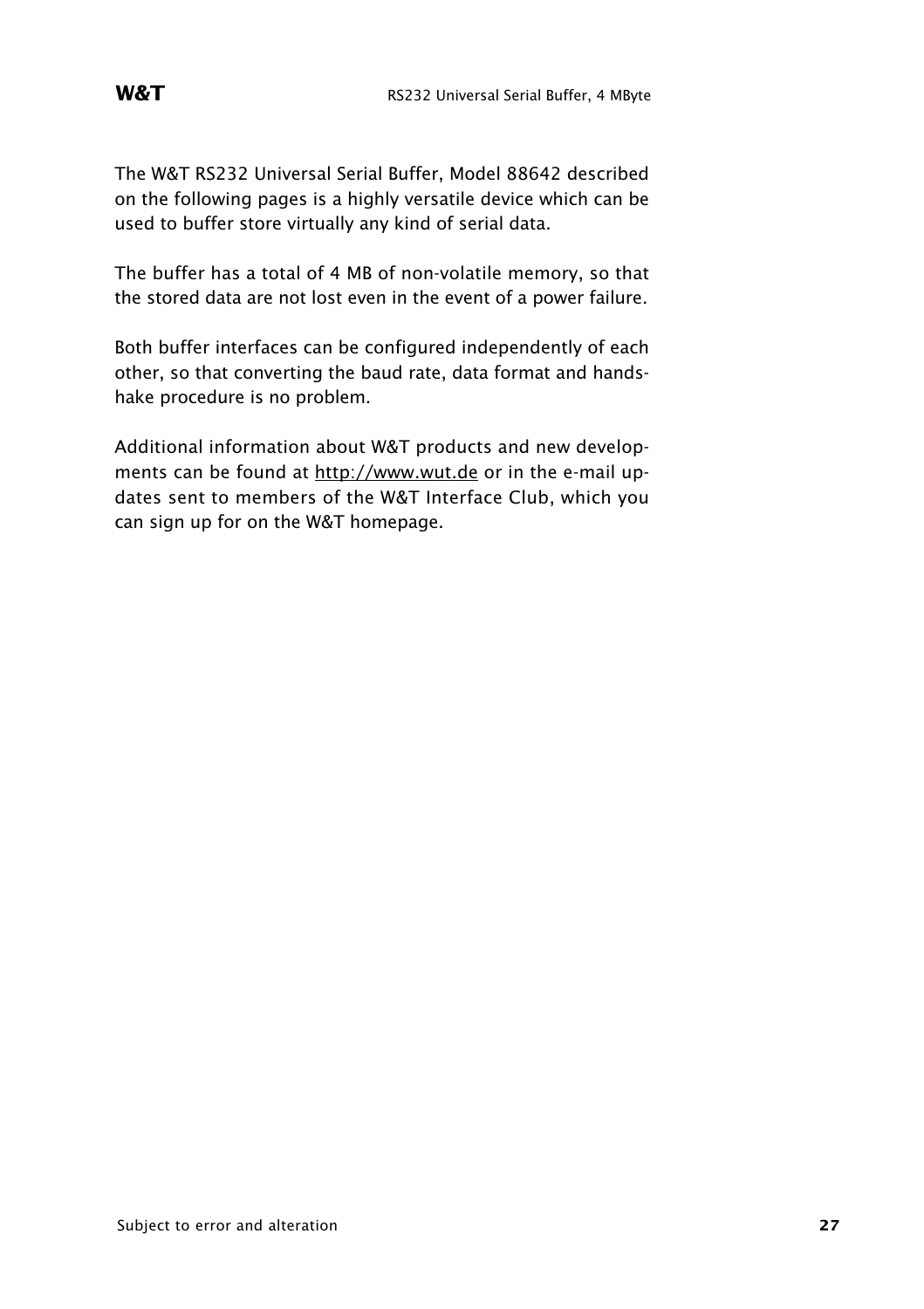### **Index**

| Connection example for Serial Buffer Mode  37 |  |
|-----------------------------------------------|--|
|                                               |  |
| Wiring example for Fee Data Buffer Mode  40   |  |
|                                               |  |
|                                               |  |
| Wiring example for Portable Buffer Mode 43    |  |
|                                               |  |
|                                               |  |
|                                               |  |
|                                               |  |
|                                               |  |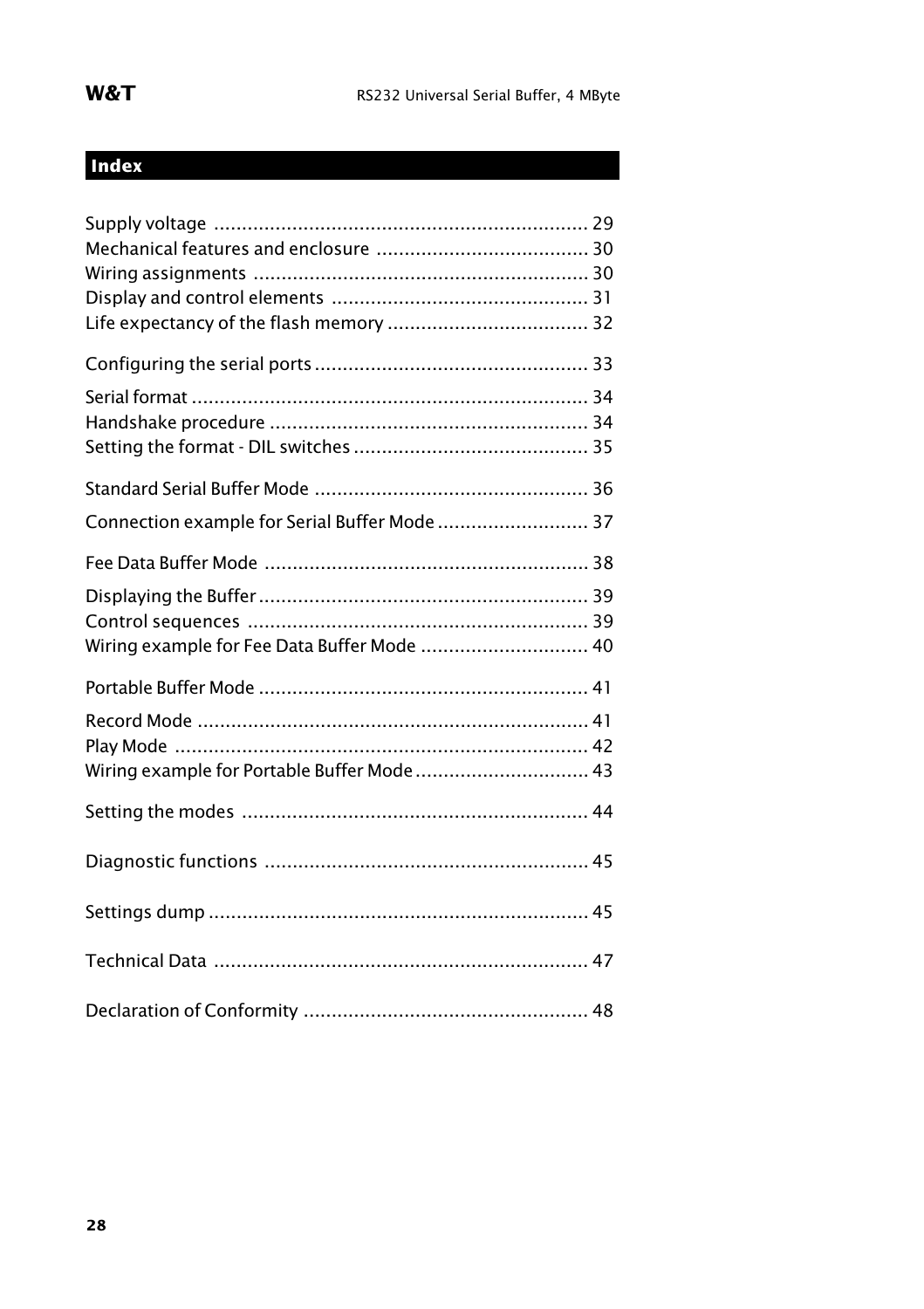#### **RS232 Universal Serial Buffer, Model 88642**

The W&T RS232 Universal Serial Buffer 88642 allows you to store serial data, and features a flash memory with a capacity of 4 MB. Thanks to its various operating modes this universal device can be used

- to speed up output by buffering print or plot data
- : for reliable storage of fee and conversation data information in telephone systems
- as a portable buffer with RS232 port for transporting machine data
- : for convering formats between non-compatible serial terminal devices

and replaces all W&T Buffer models whose use was limited to specialized applications.

#### **Supply voltage**

The supply voltage for the Buffer is provided by an integrated switched-mode power supply. This features a variable input voltage range and allows the Buffer to be powered using the AC adapter provided or alternately by any AC or DC voltage between 12 and 24V. The supply connection is reverse polarity protected and is made using the included plug-in screw terminal.

**Important: When powering the T-switch externally you must ensure that the supply voltage used is potential-free. Voltage sources with a ground reference can damage the Buffer and/or the connected serial devices. We therefore recommend using the power supply included in the scope** Voltage sources with a ground reference can damage the<br>Buffer and/or the connected serial devices. We therefore<br>recommend using the power supply included in the scope<br>of delivery.

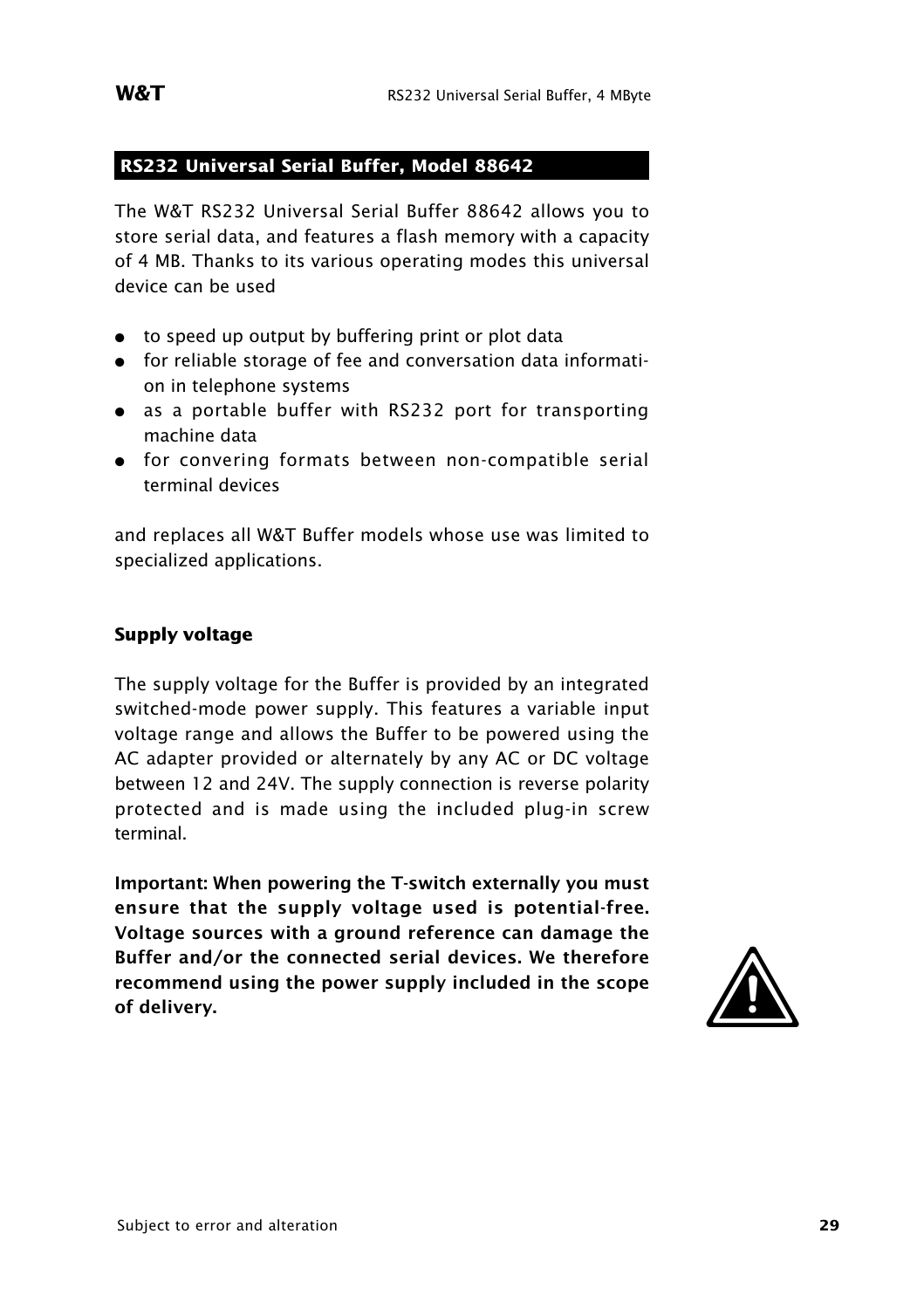#### **Mechanical features and enclosure**

The Buffer comes with two 9-pin RS232 ports and is integrated into a 45mm wide plastic housing for mounting on standard rails conformal with DIN EN 50022-35.



**Configuring the serial ports and Buffer operating modes requires opening the housing of the device. For this purpose it is advantageous to screw a SUB-D plug with body to one port on the Buffer and use the attached plug to assist in pulling off the housing cover.**



#### **Wiring assignments**

The RS232 port A of the buffer is implemented as a SUB-D female connector with DCE pin functions, and port B as a SUB-D male connector with DTE pin functions. This design ensures that the buffer can be wired into the majority of applications with standard 1:1 cables. In addition, this pin configuration make installation and startup easier, since the data transfer can be tested first without involving the buffer by simply connecting the cables together.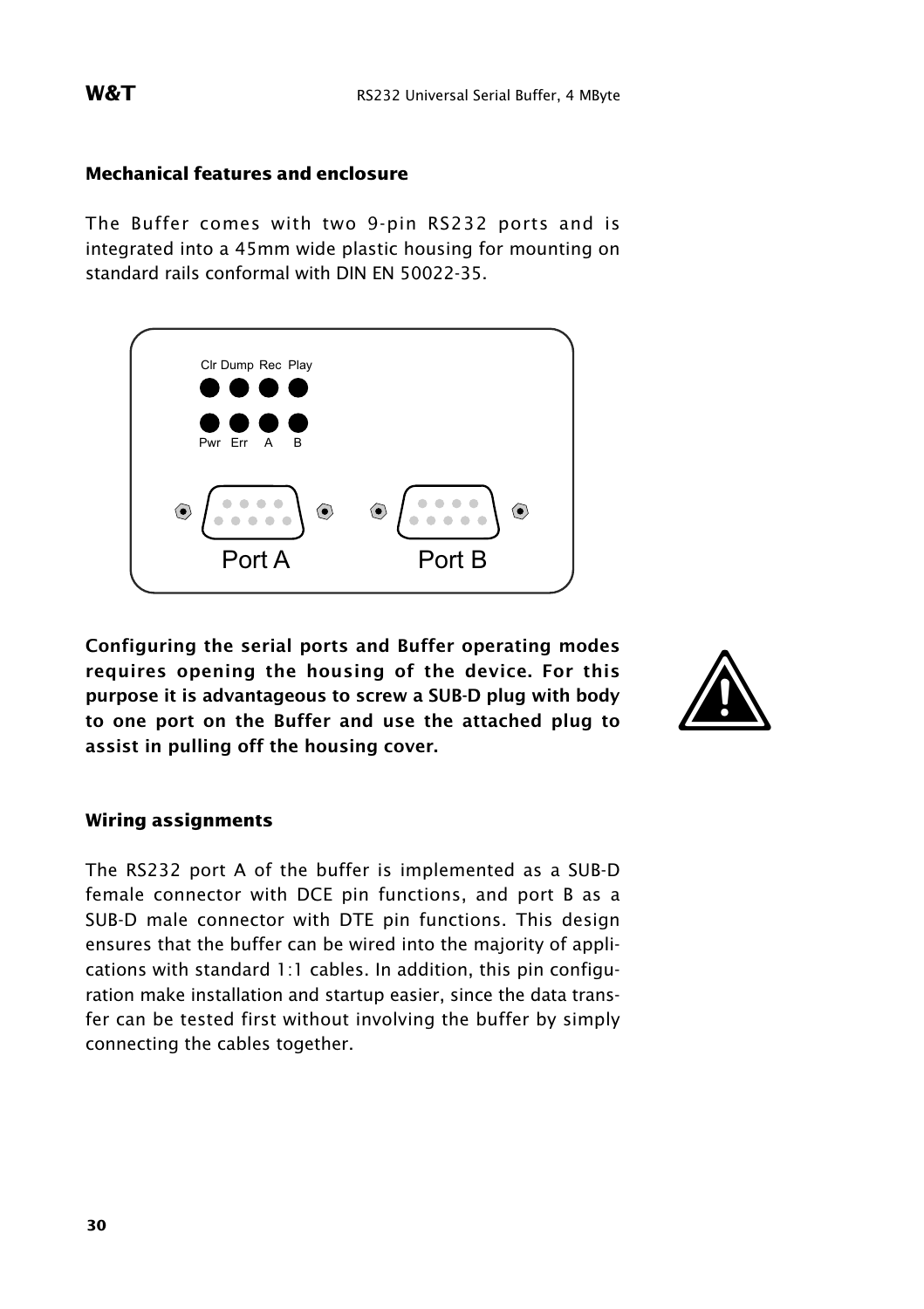The pinout for the individual ports can be found in the following tables.

| Pin#           | Function      | Signal         | Direction  |
|----------------|---------------|----------------|------------|
|                | always "on"   | <b>DCD</b>     | output     |
| 2              | data out      | RxD            | output     |
| 3              | data in       | TxD            | input      |
| 4              | handshake in  | <b>DTR</b>     | input      |
| 5              | signal GND    | <b>GND</b>     | <b>GND</b> |
| 6              | always "on"   | <b>DSR</b>     | output     |
| $\overline{7}$ | not connected | <b>RTS</b>     | input      |
| 8              | handshake out | <b>CTS</b>     | output     |
| 9              | always "off"  | R <sub>1</sub> | output     |

**RS232 input Port A with DCE pin functions:**

**RS232 output Port B with DTE pin functions:**

| Pin#           | <b>Function</b> | Signal         | Direction  |
|----------------|-----------------|----------------|------------|
|                | not connected   | <b>DCD</b>     | input      |
| 2              | data in         | RxD            | input      |
| 3              | data out        | TxD            | output     |
| 4              | handshake out   | <b>DTR</b>     | output     |
| 5              | signal GND      | <b>GND</b>     | <b>GND</b> |
| 6              | not connected   | <b>DSR</b>     | input      |
| $\overline{7}$ | always "on"     | <b>RTS</b>     | output     |
| 8              | handshake in    | <b>CTS</b>     | input      |
| q              | not connected   | R <sub>l</sub> | input      |

#### **Display and control elements**

The Buffer has four LEDs, with the green "Power" LED indicating the presence of correct supply voltage. The LEDs marked "A" and "B" have different functions depending on the operating mode; these functions are described in the sections for the respective operating modes. The LED marked "Error" indicates the presence of parity or framing errors in running data traffic and can only be cleared explicitly by pressing the "Clear" key.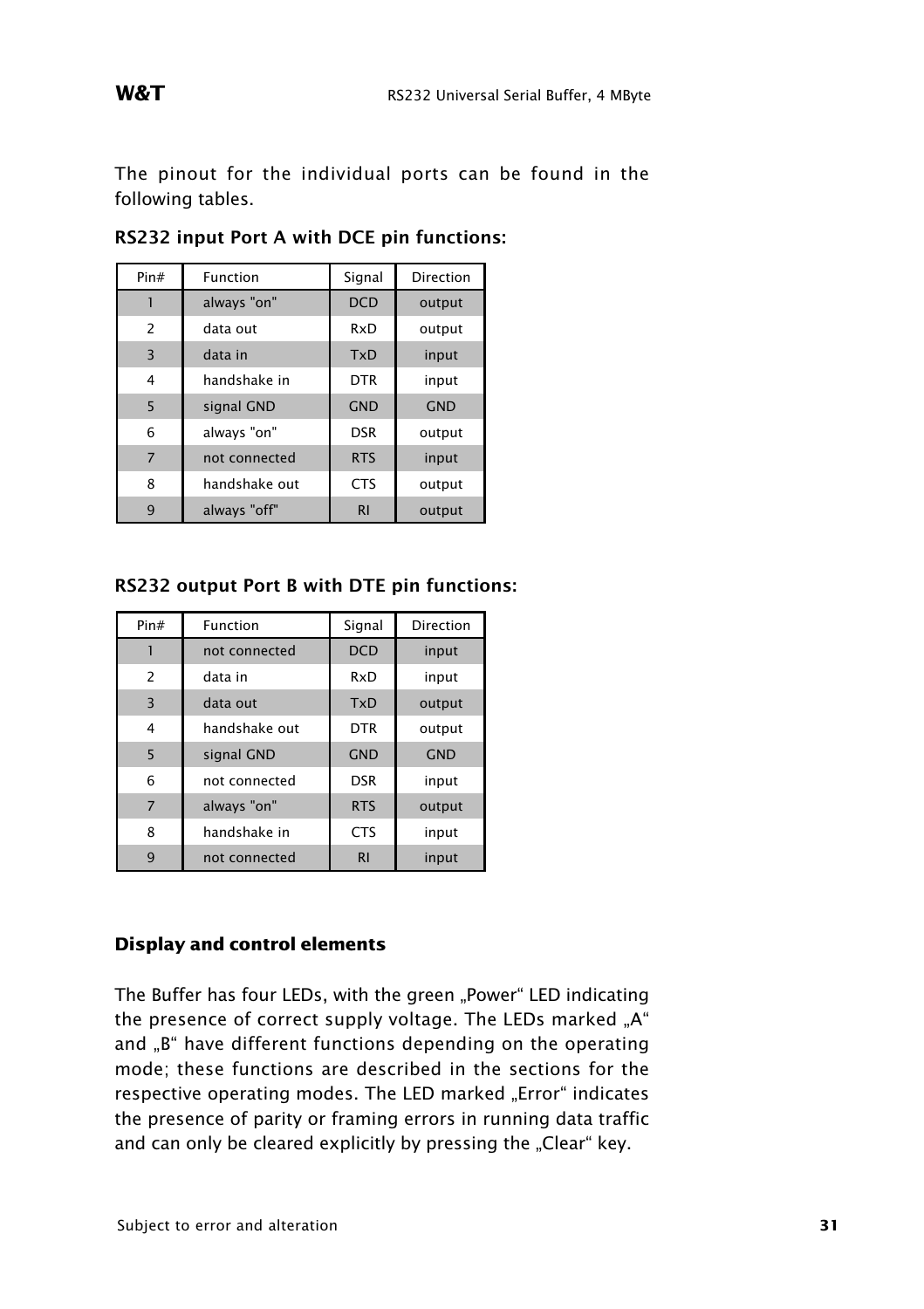The "Clear" key resets the Buffer and deletes all internal data and error memories. Holding down the Clear key longer resets not only the write and read pointers of the buffer, but also physically deletes the memory contents.

Pressing the "Dump" key when the device is turned on outputs the current setting of the Buffer on whichever serial port has been selected using the DIL switches.

Additional information about this function can be found in the section Diagnostic functions > Setting-dump on page 48.

#### **Life expectancy of the flash memory**

In contrast to RAM-based memory, flash memory has the virtue of being non-volatile – an advantage which however comes at the expense of limited useful life. To help you estimate the life expectance of the device we have prepared a more detailed look at these memory chips:

The buffer uses flash chips having a typical life expectancy of 1,000,000 write cycles per memory cell. Since the buffer is organized as a ring memory, the memory cells are generally written in succession.

Assuming the buffer is operated at the maximum baud rate and continuous data throughput, 11,520 characters will be written to memory every second. Under these conditions each memory cell is rewritten every 364 seconds, resulting in a life expectance for the flash memory of around 11 years.

The above worst-case scenario *maximum baud rate with continuous data throughput over a time of 24h per day* is of course more theoretical than practical. Even at a speed of 19.200 kBaud the life expectancy rises to around 70 years with the buffer still being sent data around the clock.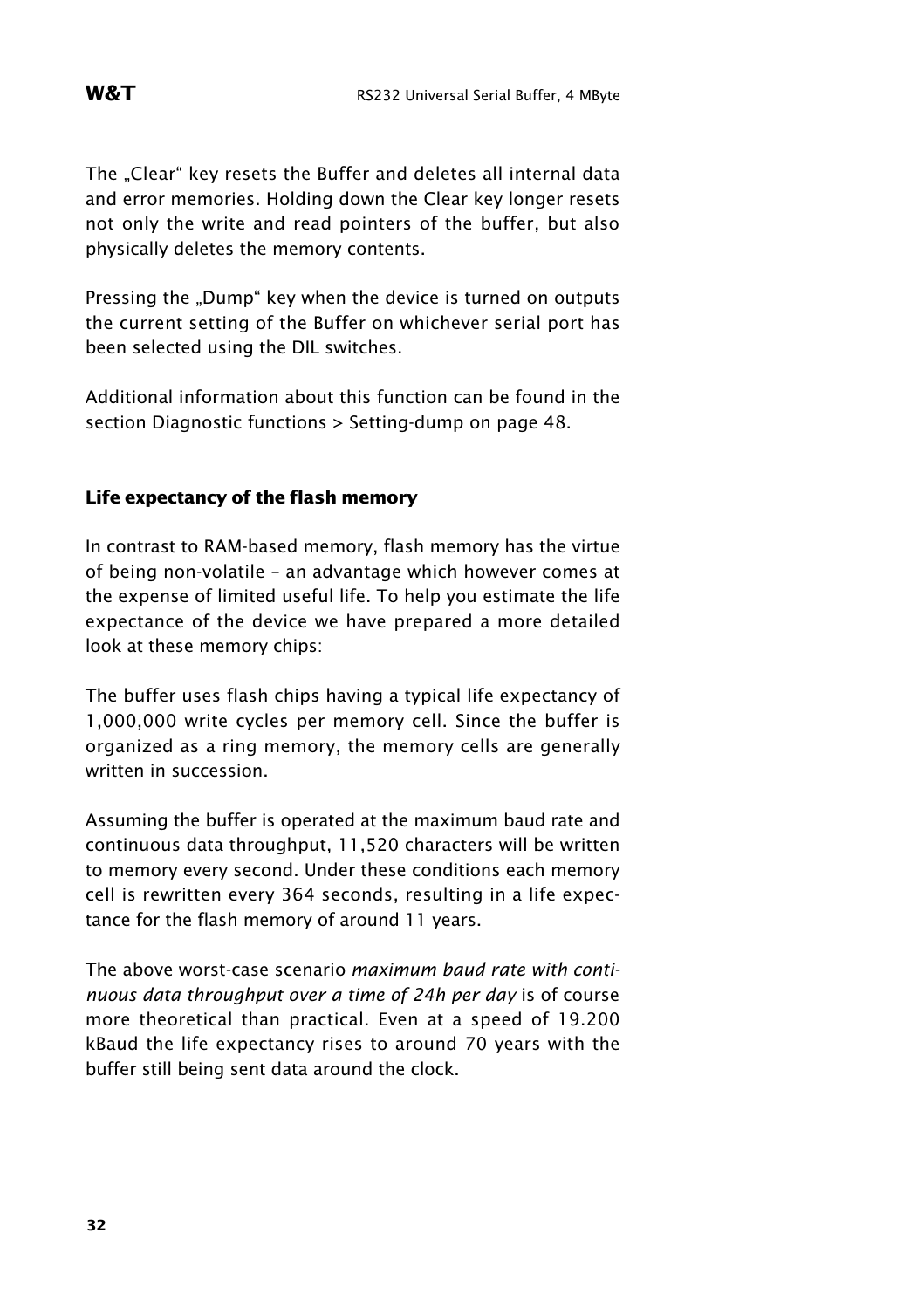#### **Configuring the serial ports**

Both ports of the Universal Serial Buffer can be configured for transmission rate, data format and handshake procedure completely independently of each other. This feature allows you to connect the Buffer to terminal devices which use different serial data formats.

The modular construction of the Buffers allows you to incorporate other interface modules to convert the interface type within the device. Especially when larger quantities are involved changing over the Buffer with other interface modules represents an economical alternative to the external converters otherwise commonly used. Please contact us with any requirements for special versions of the Buffer.

You set the serial parameters using two DIL switch banks SW1 and SW2 inside the device. The position and arrangement of the DIL switch banks with respect to the corresponding port can be seen in the following sketch.

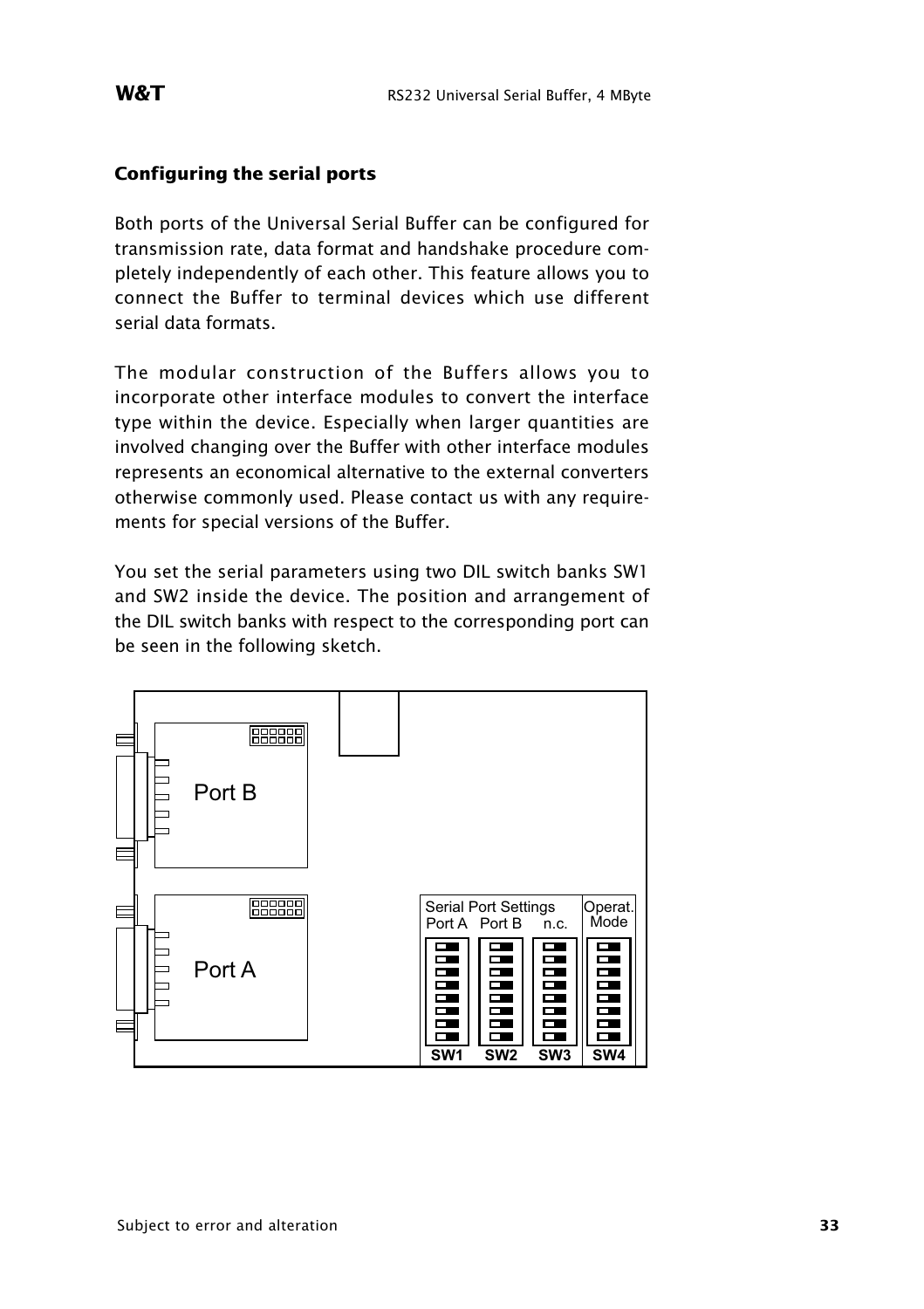#### **Serial format**

Baud rate, number of data bits and any parity bit which may be used can be configured separately for each port on the Buffer, so that the format can be adapted to any connected terminal device.

#### **Handshake procedure**

The two serial ports of the Buffer can be set to hardware handshake or XON/XOFF handshake independently of each other. Operating the Buffer with no handshake is not recommended.

Whe the Buffer is nearly filled with data, an XOFF code (13H) is output on the corresponding port and for the next received character the hardware handshake output is set to .Block' (negative level). Once the buffer has been emptied again, an XON code (11H) is output and the hardware handshake output is set to , Enable' (positive level).

If the T-switch receives an XOFF code or detects a block level (negative level) on the hardware handshake input, it stops sending data on the corresponding port no later than one byte after this state is detected. If the T-switch receives an XON code or detects an enable level (positive level) on the hardware handshake input, it resumes sending data.

The XON and XOFF codes are used only for the handshake; these codes are not data and are also not allowed to be contained in the user data. If a hardware handshake is used however and the T-switch is correspondingly configured, the XON and XOFF codes are treated as normal data.

When hardware handshake inputs are open or improperly wired, the T-switch may send no data on the affected port. If you use only software handshake and configure the T-switch accordingly, this problem will of course not occur.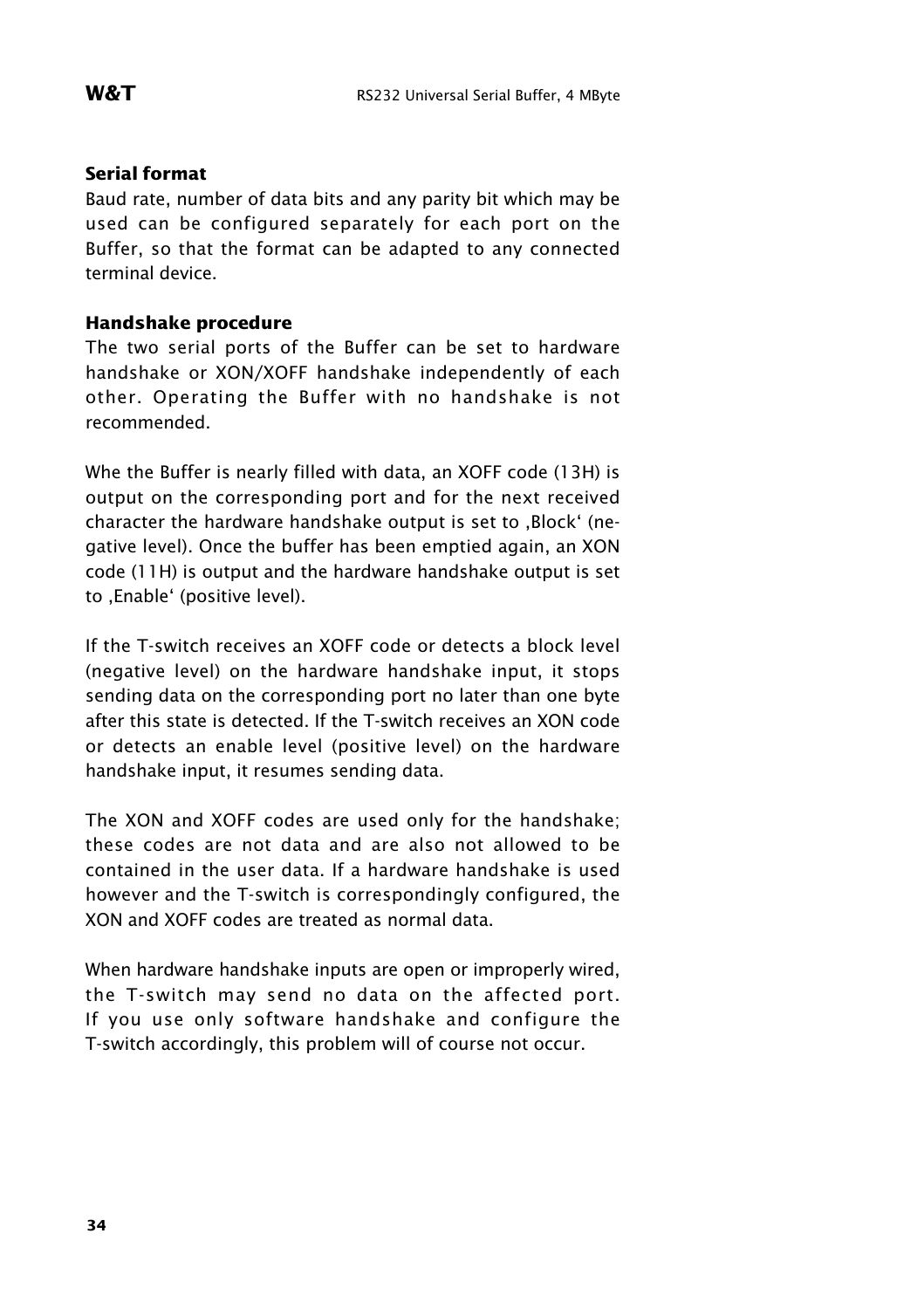#### **Setting the format - DIL switches**

The DIL switch banks SW1, SW2 and SW3 have the same scope of functions for all three ports: the individual switches determine the transmission speed, the number of data bits, the parity and the handshake procedure of the respective port. The function of the individual switches can be seen in the following tables:

| handshake          |     |
|--------------------|-----|
| hardware handshake | ∩ff |
| software handshake |     |

| handshake          |     | data bit   | S6 |
|--------------------|-----|------------|----|
| hardware handshake | off | 7 data bit | of |
| software handshake | ON  | 8 data bit | ON |

| parity      | S7  | S8  |
|-------------|-----|-----|
| no parity   | X   | off |
| odd parity  | off | ON  |
| even parity | ON  | ЮC  |

| baudrate         | S2  | S3        | S4  | S5. |
|------------------|-----|-----------|-----|-----|
| 150 Baud         | off | off       | off | off |
| 300 Baud         | ON  | off       | off | off |
| 600 Baud         | off | <b>ON</b> | off | off |
| 1200 Baud        | ON  | ON        | off | off |
| 2400 Baud        | off | off       | ON  | off |
| 4800 Baud        | ON  | off       | ΟN  | off |
| <b>9600 Baud</b> | off | ON        | ON  | off |
| 19200 Baud       | ON  | ON        | ON  | off |
| 38400 Baud       | off | off       | off | ON  |
| 57600 Baud       | ON  | off       | off | ON  |
| 64000 Baud       | off | ON        | off | ON  |
| 76800 Baud       | ON  | ON        | off | ON  |
| 115200 Baud      | off | off       | ON  | ON  |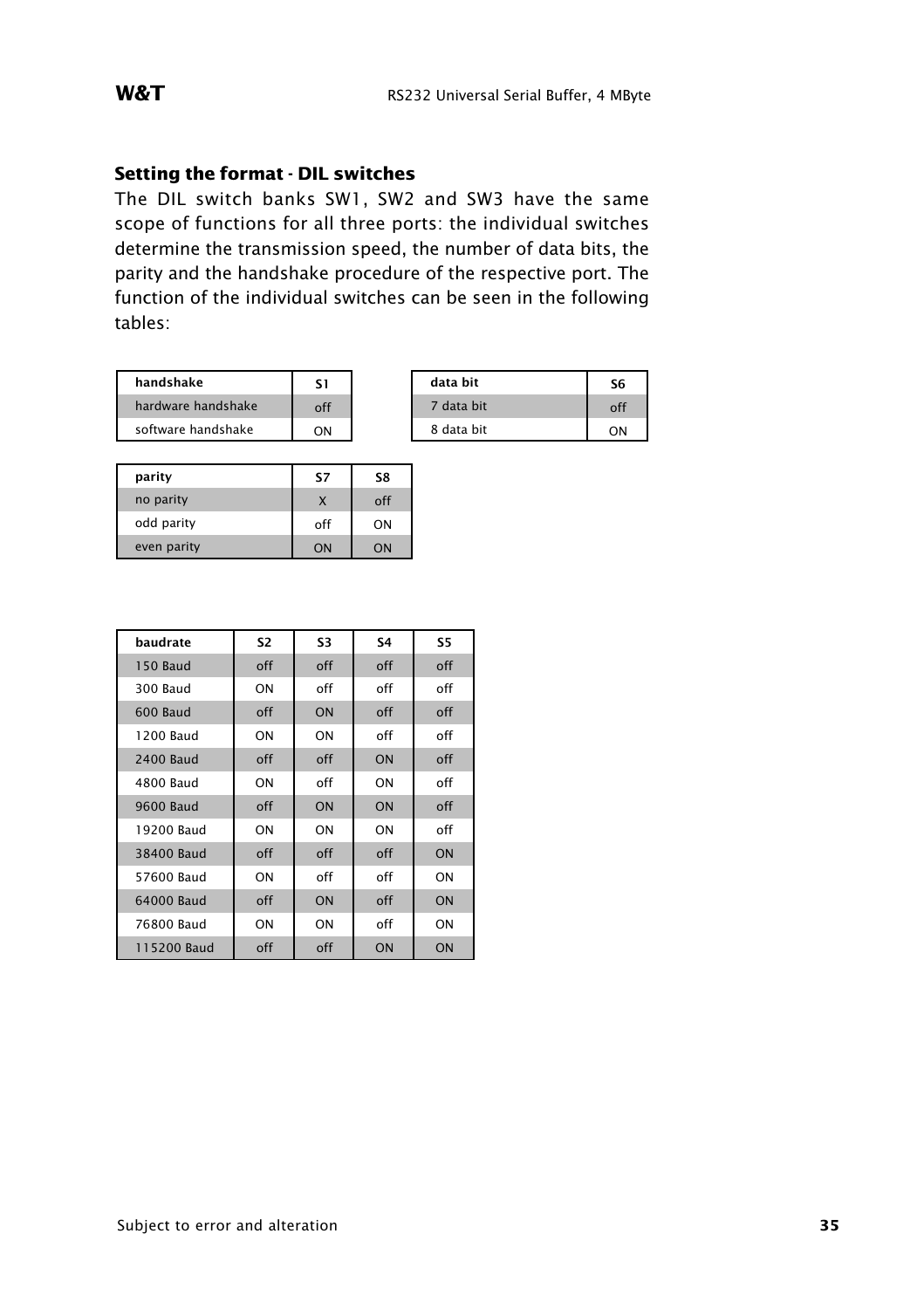#### Modes

The RS232 Universal Serial Buffer 88642 offers three operating modes which are described below:

#### **Standard Serial Buffer**

In this mode the RS232 Universal Serial Buffer serves as a fast buffer storage device for serial data between an RS232 data sender and an RS232 receiver using the first-in/first-out principle:

The data leave the output of the buffer in exactly the same order in which they were written to the buffer by the computer. Pressing the "Play" key in this mode performs another output of the entire buffer contents, whereas pressing "Clear" deletes the buffer contents.

For practical use of the copy function using the "Play" button, actuate the "Clear" button before recording the data. Please be sure that the capacity limit of the buffer is not exceeded during the data transfer. The memory is configured as a ring buffer, so that in case of memory overflow the oldest data are overwritten, resulting in unpredictable copy results if the capacity is exceeded.

The LED marked "A" indicates that the buffer is receiving current data from the terminal device on Port A, and LED "B" indicates data output on Port B.

The Buffer operates bi-directionally with a maximum transmission speed of 115.200 baud and allows the input and output ports to be configured separately with respect to transmission speed, data format and handshake procedure. In the direction of the receiver the entire memory contents of the Buffer is available. This memory is reserved for buffering the data from the computer to the peripheral device. The reverse direction does not use a memory.

The ability to configure both Buffer ports separately means you can run at a significantly higher speed on the computer side than the peripheral device allows. This enables you to drastically increase efficiency of the Buffer in the application.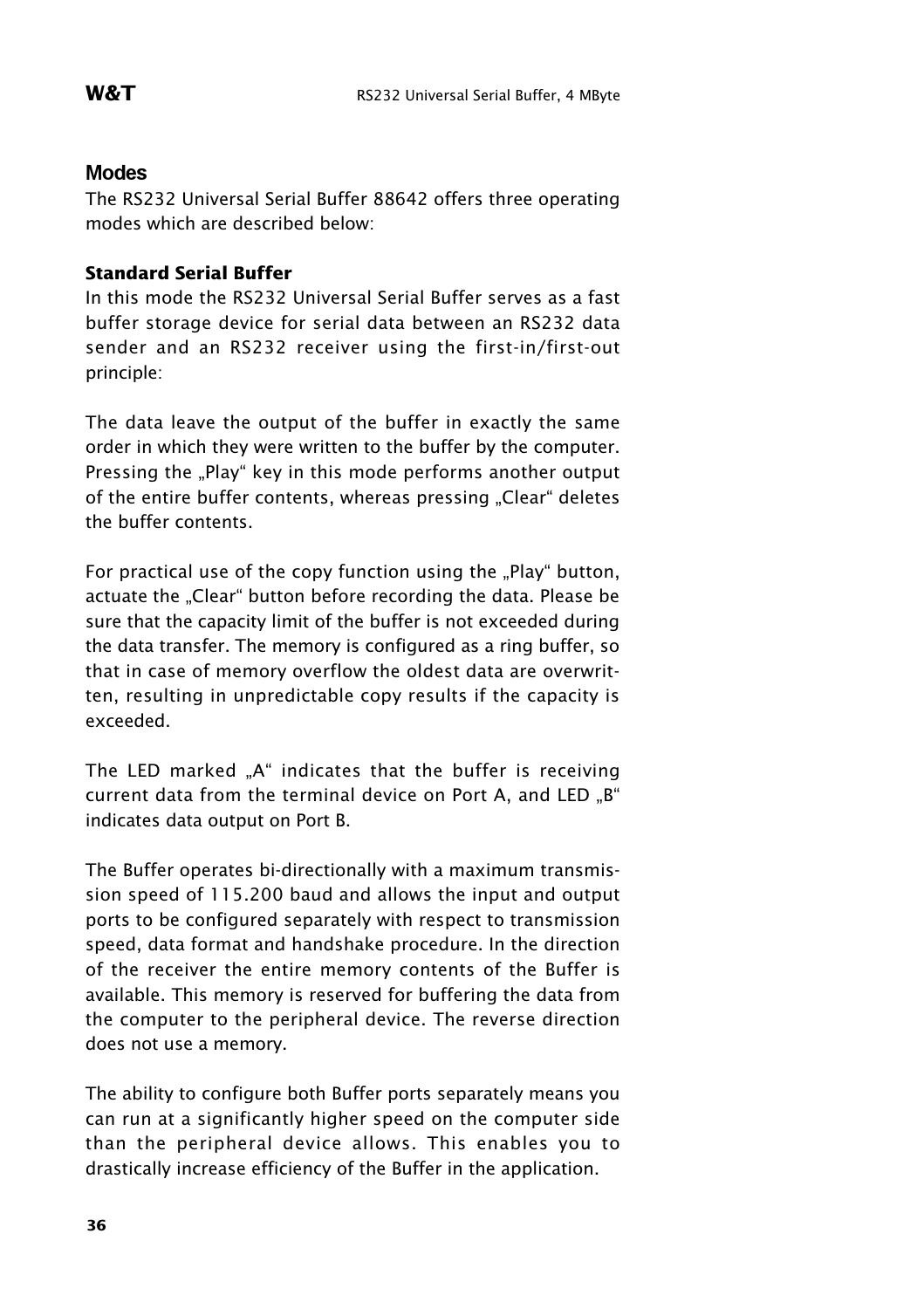It is also possible to use the Buffer as a converter between two RS232 devices whose transmission parameters or handshake procedure are not compatible with each other.

#### **Connection example for Serial Buffer mode**

Inserting the RS232 Universal Serial Buffer between PC and printer or plotter with hardware handshake:

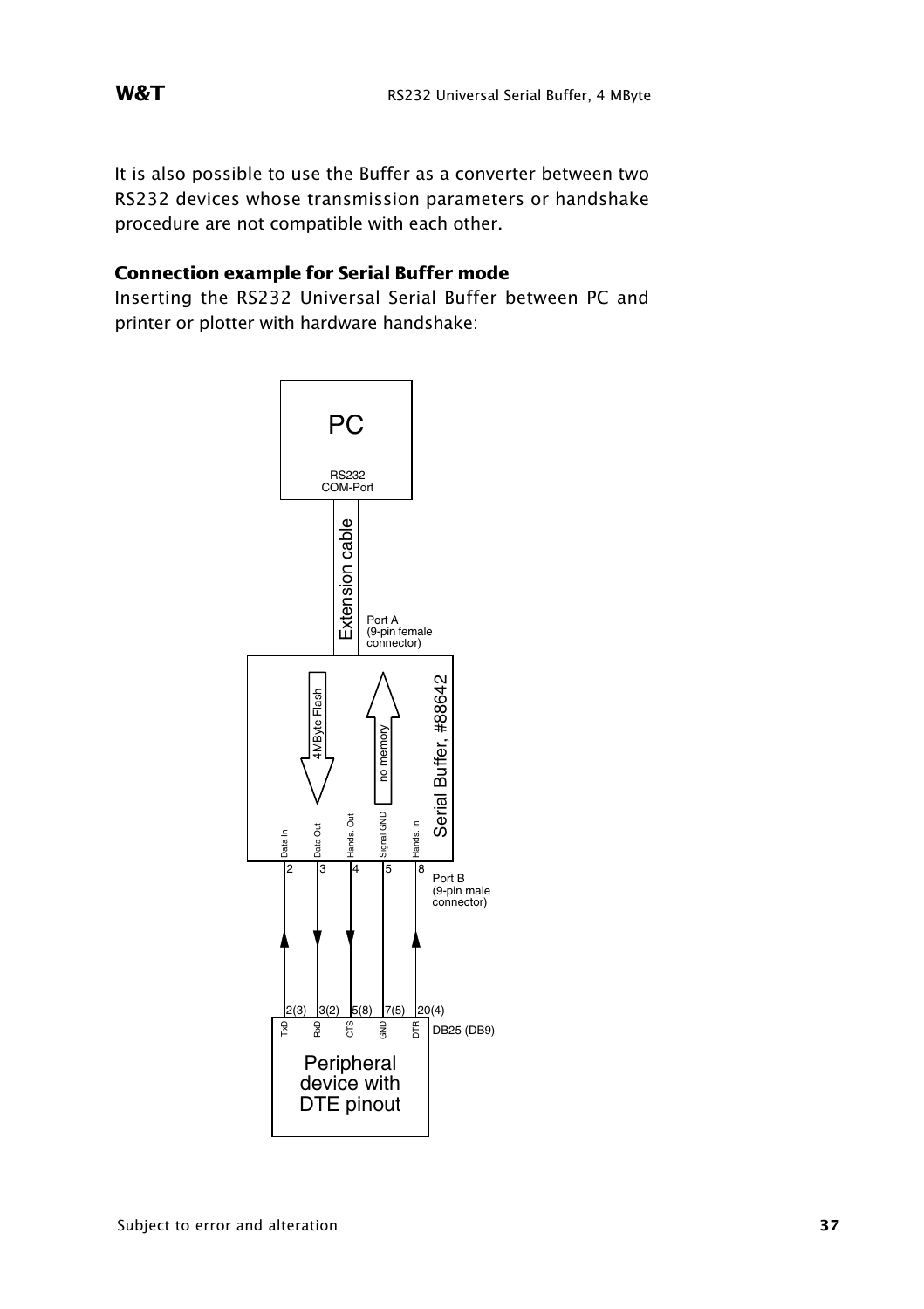#### *Fee data buffer* **Mode**

In this mode the RS232 Universal Serial Buffer is used for buffering call and fee data between a telephone system and the processing PC.

In contrast to the standard serial buffer mode, the output interface of the Buffer is essentially blocked after power-on, so that incoming data are not lost when the buffer is reset. The interface to the PC must be explicitly enabled using control sequences and then blocked again after reading out the data.

The use of flash memory chips means that the buffer contents is retained even after loss of power. However, integrity of the data is not ensured for information reaching the buffer while the supply voltage is in the process of collapsing. For critical applications we therefore strongly recommend using the UPS of the telephone system to back the buffer.

After a power loss you may use the control sequence 1Bh 0Fh 0Dh to read out the entire contents of the buffer whenever desired, so that the data stored in the unit can be retrieved with no problem. Executing this function however resets the write pointer of the buffer to the beginning of the memory, so that this option should only be used with care in normal operation.

Using the freely available Windows utility downloadable from www.WuT.de, you can read the data out of the buffer from any PC. The utility uses a fixed serial format of 9600 baud, 8 data bits, no parity and hardware handshake, so that the Buffer needs to be configured accordingly. After connecting the Buffer to a COM port on the PC and selecting the port in the utility, you can read out the contents of the Buffer by clicking on the Start button and then save it to a file.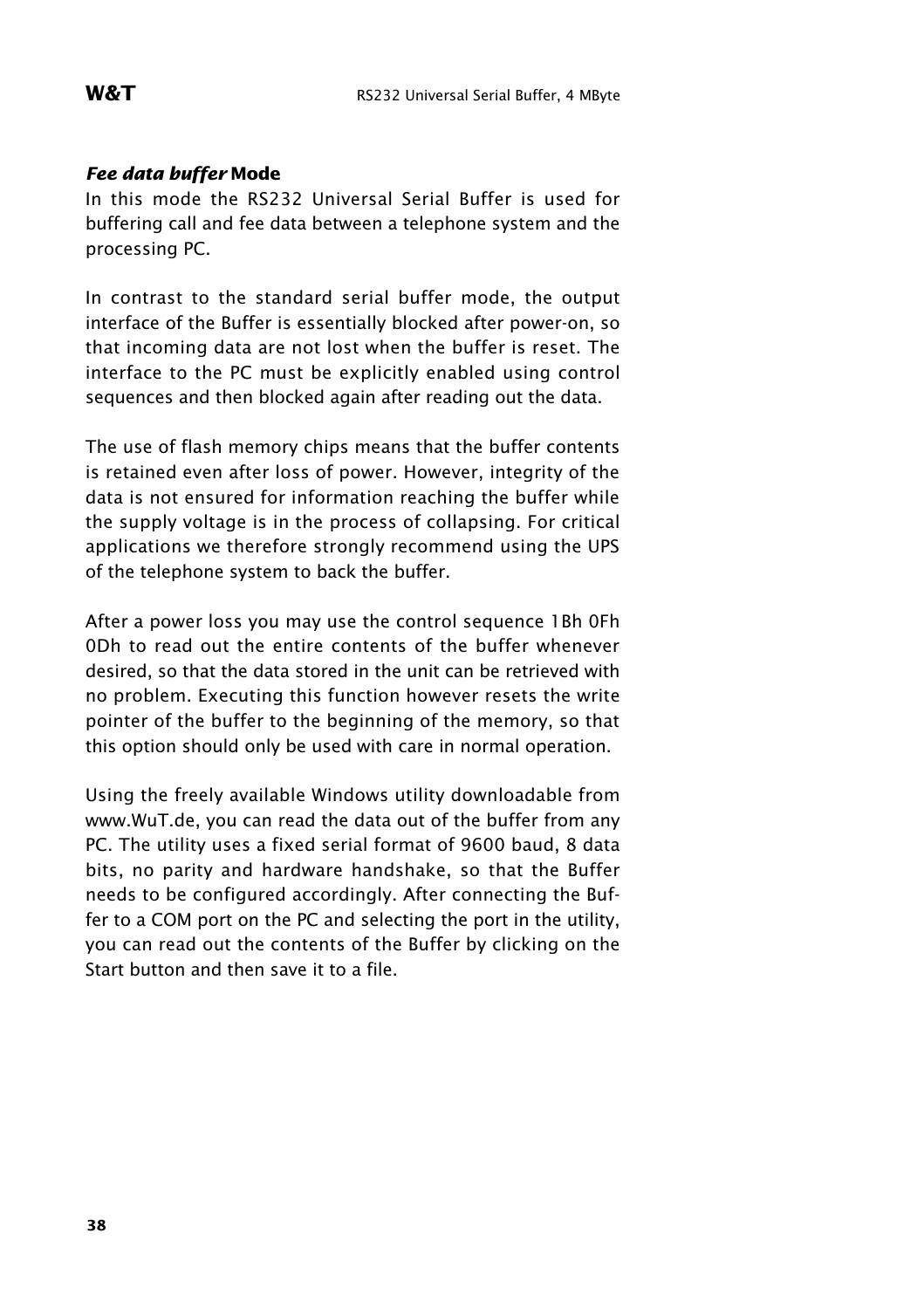#### **Displaying the Buffer**

The red LED marked ..A" shows the state of the memory and indicates any of the following three conditions:

**OFF:** The memory is empty; there are no call data. **ON:** There are call data in the memory. Memory utilization is less than 80% of the available memory capacity. **FLASHING:** There are call data in the memory. Memory utilization is over 80% of the available memory capacity.

The LED marked "B" indicates that the Buffer is receiving data from the telecommunications system through Port B.

#### **Control sequences**

Data flow between the Buffer and PC is controlled using code sequences whose function is described in brief on the following pages. The values for all code sequences are given in hexadecimal format.

#### **Start data transmission**

The command 1Bh 02h 0Dh enables the output port and outputs all stored data. The flow control for the data is accomplished using the set handshake procedure.

#### **Stop data transmission**

The command 1Bh 03h 0Dh blocks the output port. All incoming data are stored. After the Buffer is powered on or after a reset the port to the PC is essentially blocked.

#### **Output memory utilization**

When the output is blocked, you can use the command 1Bh 07h 0Dh to get the memory space used for call data in % of the total memory capacity. The Buffer responds with a 2-byte ASCII string plus a Carriage Return.

#### **Read out the entire contents of the buffer**

Using the control sequence 1Bh 0Fh 0Dh the entire contents of the buffer can be read out at the Serial Port A whenever desired.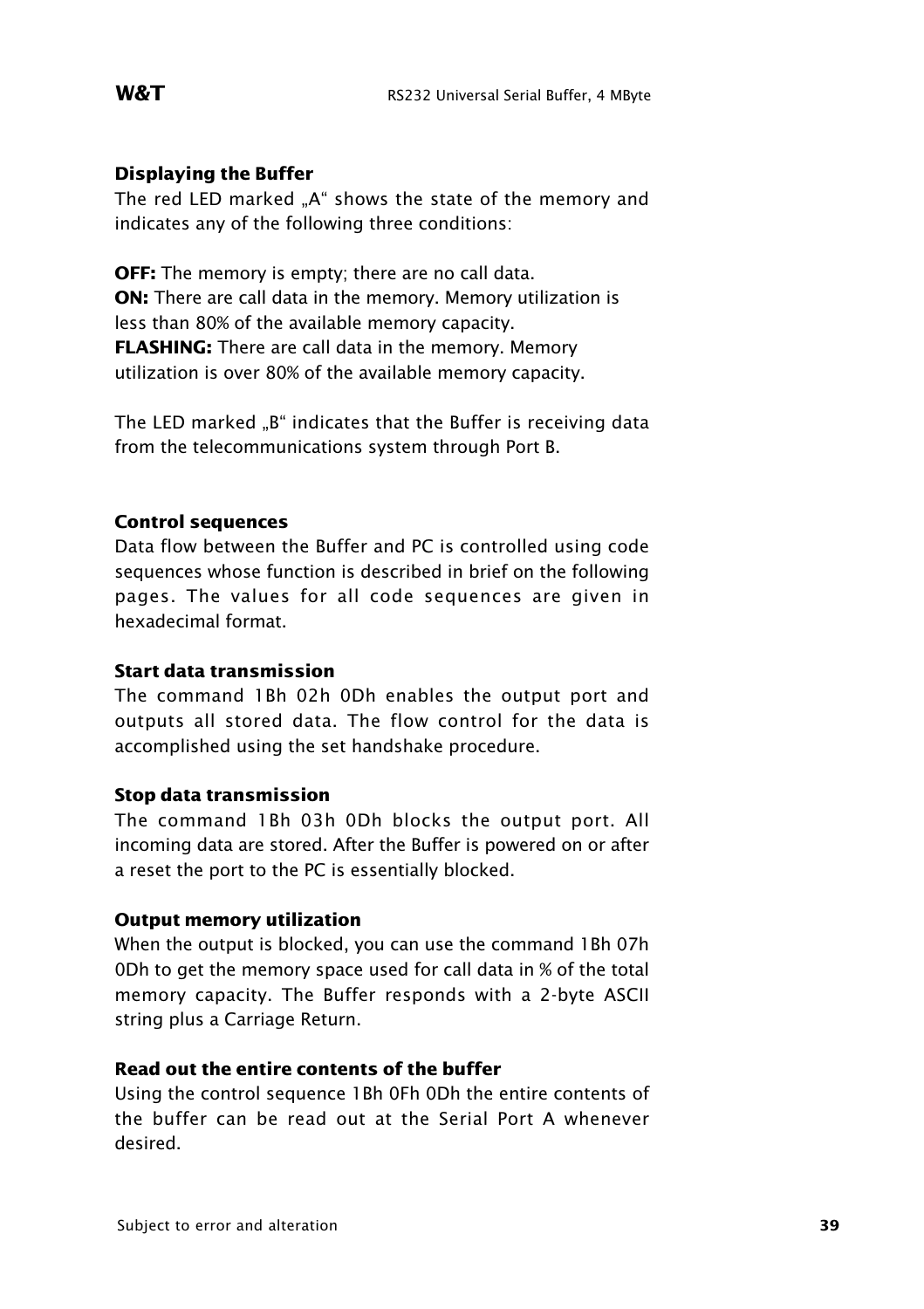### **Wiring example**

PC <> telephone system with hardware handshake

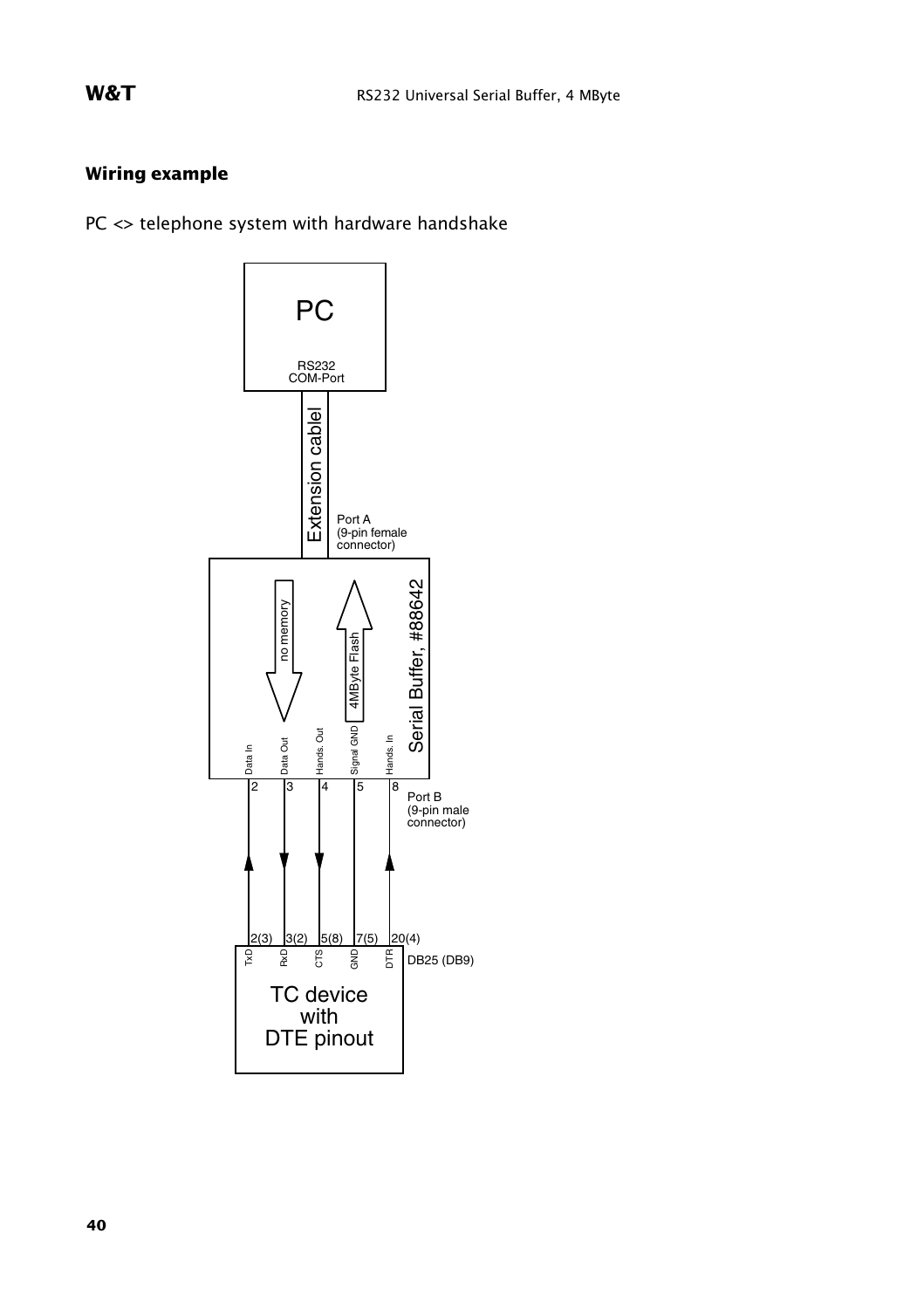#### *Portable Buffer* **Mode**

In this mode the RS232 Universal Serial Buffer can be used as a portable data memory for transferring serial data from a data sender to a receiver with no direct cable connection. In this mode the device acts like the familiar USB memory sticks, except with an RS232 port and with operating keys right on the device. The internal flash memory ensures that the stored data are always available even without a permanent power supply.

The serial data format for *Port A* and *Port B* must be configured to the format of the data sender and receiver before use. For more detailed information, see section *Setting the DIL switches* on page 36.

#### **Record Mode**

The keys *Rec* and *Rec and Play* place the Buffer in Record mode, in which all serial data received through Port A are written to the internal flash memory. Pressing the *Rec* key again exits Record mode and recording of data stops.

The total volume of data stored must not exceed the capacity limit of 4 MB. When this limit is reached the data sender is stopped by the handshake protocol and exceeding of the maximum capacity is indicated by flashing of the Error LED.

While the Buffer is being placed in Record mode no data may be sent to the device. Only data that were received after the maximum capacity is indicated by flashing of the Error LED.<br>While the Buffer is being placed in Record mode no data may<br>be sent to the device. Only data that were received after the<br>LED comes on are stored in memory.

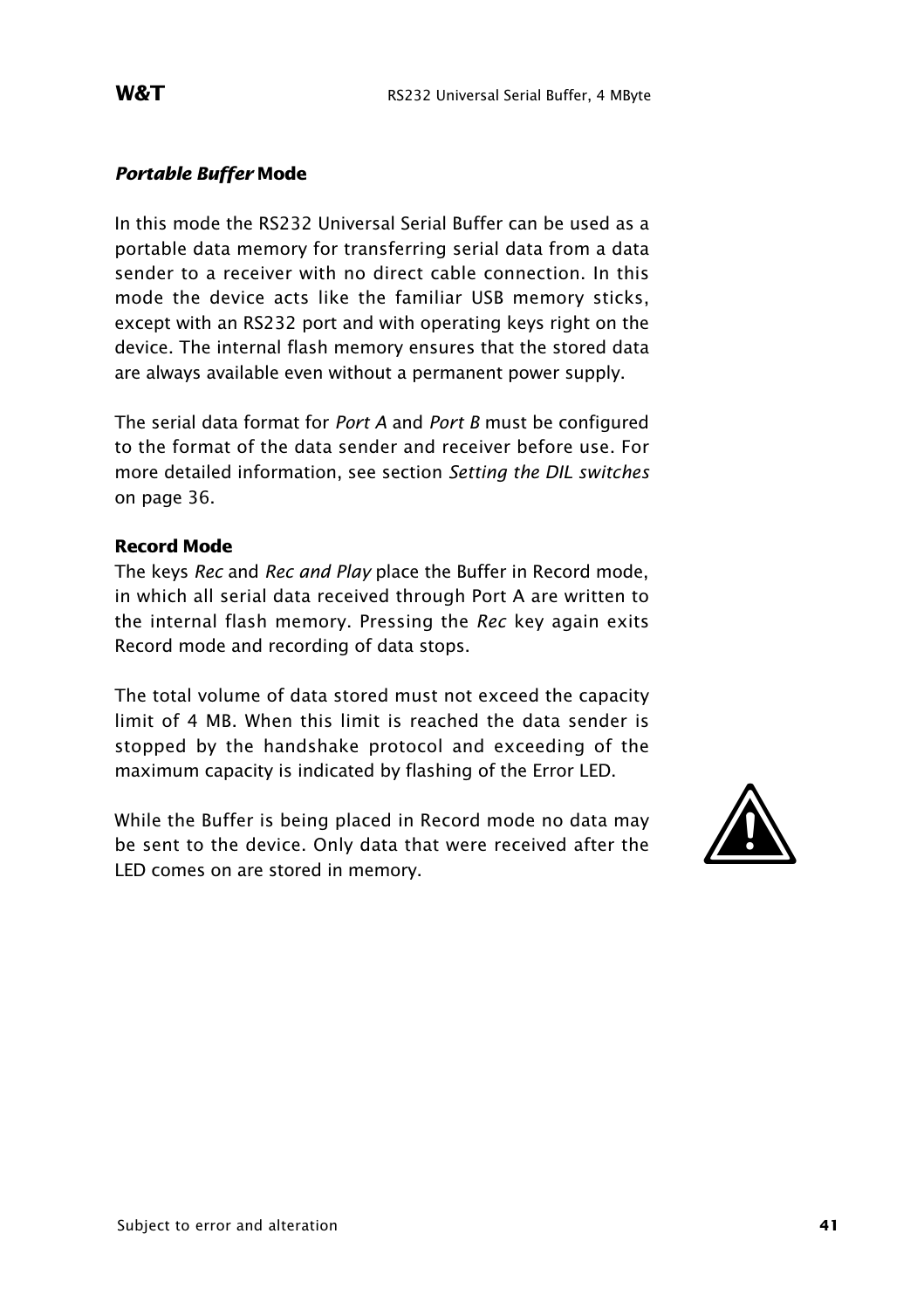#### **Adding**

If the *Rec* key is held down until the red *LED A* begins to illuminate continuously (hold-down time approx. 2 seconds), the data received then are attached to any existing memory contents. Holding the Rec button down for shorter times is ignored.

Receipt of data is indicated by flashing of *LED A*.

#### **Overwriting**

If the *Rec* and *Play* buttons are pressed at the same time until the red LED A begins to illuminate continuously (hold-down time approx. 2 secolnds), any existing memory contents is deleted and replaced completely by the newly received data. Holding the Rec button down for shorter times is ignored..

Receipt of data is indicated by flashing of *LED A*.

#### **Play Mode**

Pressing the *Play* button places the Buffer in Play mode, in which all previously stored data are output on *Port B*. Output of the data can be repeated as often as desired.

Active Play mode is indicated by illumination of *LED B*; data output is indicated by flashing of the LED. Once all the data have been output, *LED B* automatically turns off and the Buffer goes onto the idle state. Once data output has been activated, it can be cancelled at any time by pressing the *Play* button again.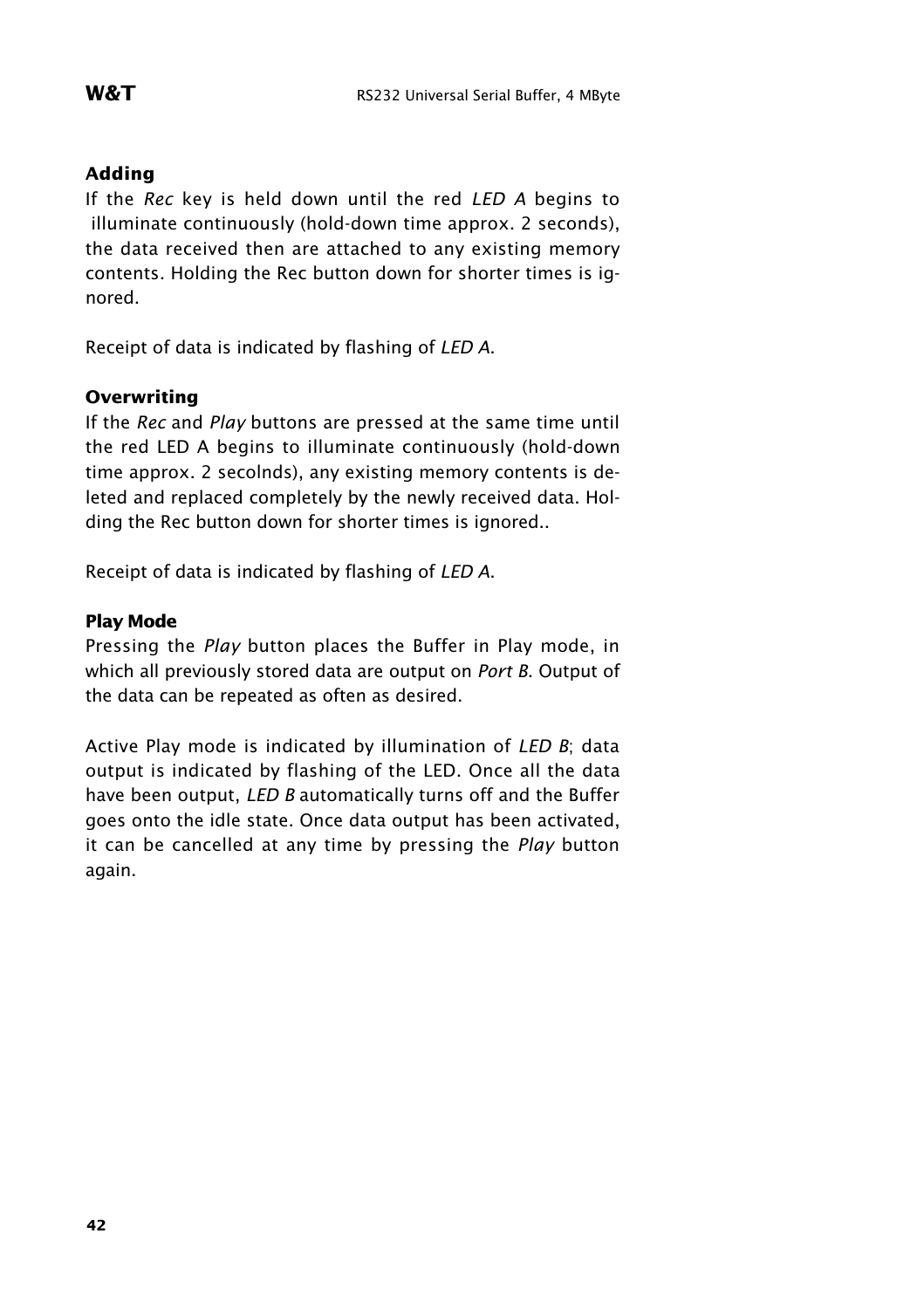#### W&T

### **Connection example for Portable Buffer Mode**

Transport serial data from a PC to a peripheral device with DTE configuration. Record the data from the PC in Rec mode, send the data to the terminal device with Play.

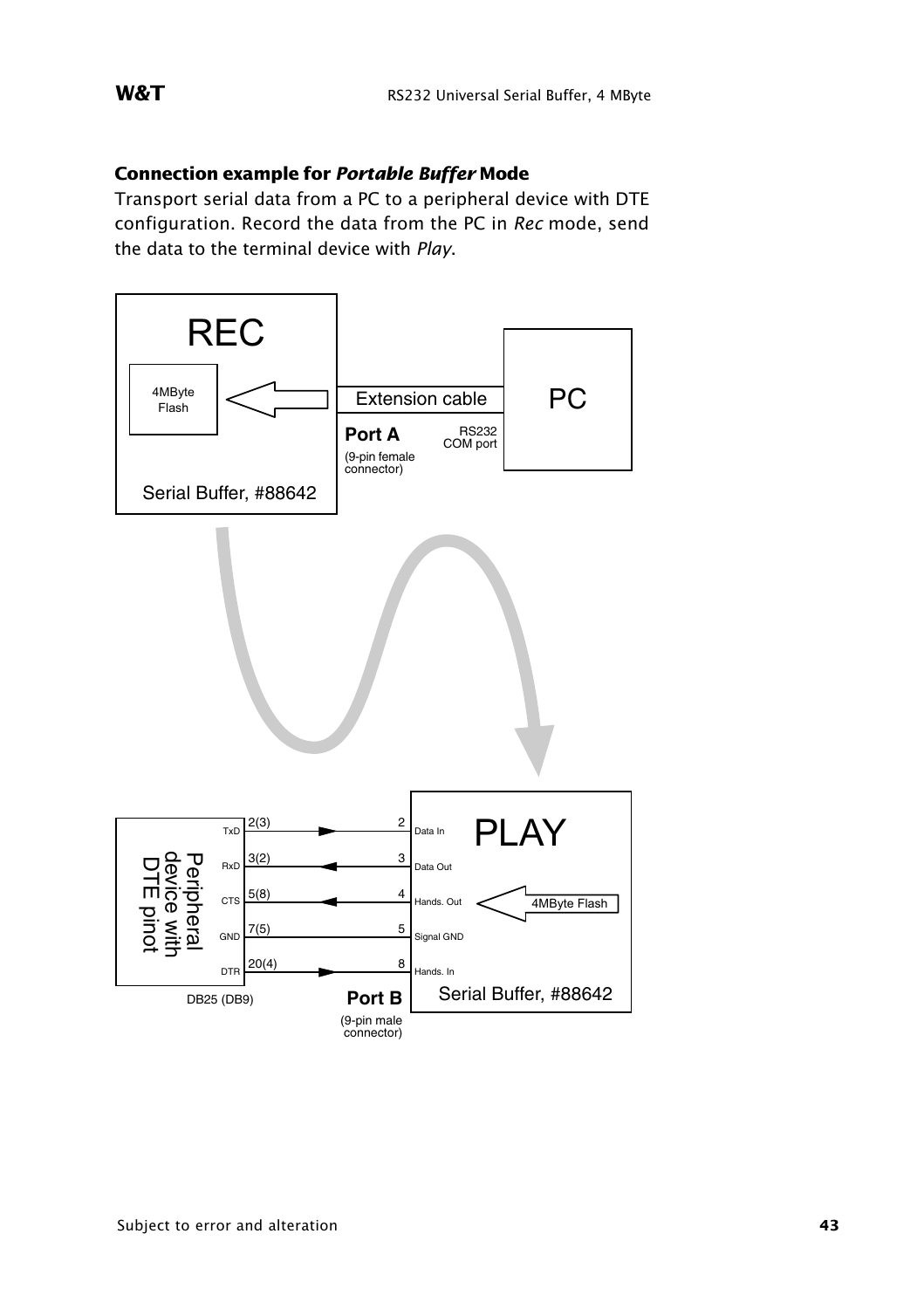#### **Setting the modes**

The four modes described above for the Buffer are selected using the DIL switch bank SW4.

The function of the individual DIL switches can be seen in the following table:

| <b>Operating mode</b>       | S1  | S2  | S3                                    | <b>S4</b>      | S5                            | S6                                    | S7                            | S8 |
|-----------------------------|-----|-----|---------------------------------------|----------------|-------------------------------|---------------------------------------|-------------------------------|----|
| <b>Standard Buffer Mode</b> | off | off | $\mathbf v$<br>ᄉ                      | $\overline{ }$ | $\overline{\phantom{a}}$      | $\mathbf v$                           | $\overline{ }$                |    |
| Portable Buffer Mode        | ON  | off | X                                     |                | $\overline{\phantom{a}}$<br>⋏ | $\overline{\phantom{a}}$<br>$\lambda$ | $\overline{\phantom{a}}$<br>⋏ |    |
| <b>TC Buffer Mode</b>       |     | ON  | $\overline{\phantom{a}}$<br>$\lambda$ |                |                               |                                       |                               |    |

### **Selecting the ports for the settings dump**

Switches SW4.3 and SW4.4 can be used to select the port(s) on which you want to perform the settings dump:

| Dump Output   | S3  | S <sub>4</sub> |
|---------------|-----|----------------|
| Port A        | off | off            |
| Port <b>B</b> | ON  | off            |
| Port C        | off | ON             |
| All ports     | ON  | ON             |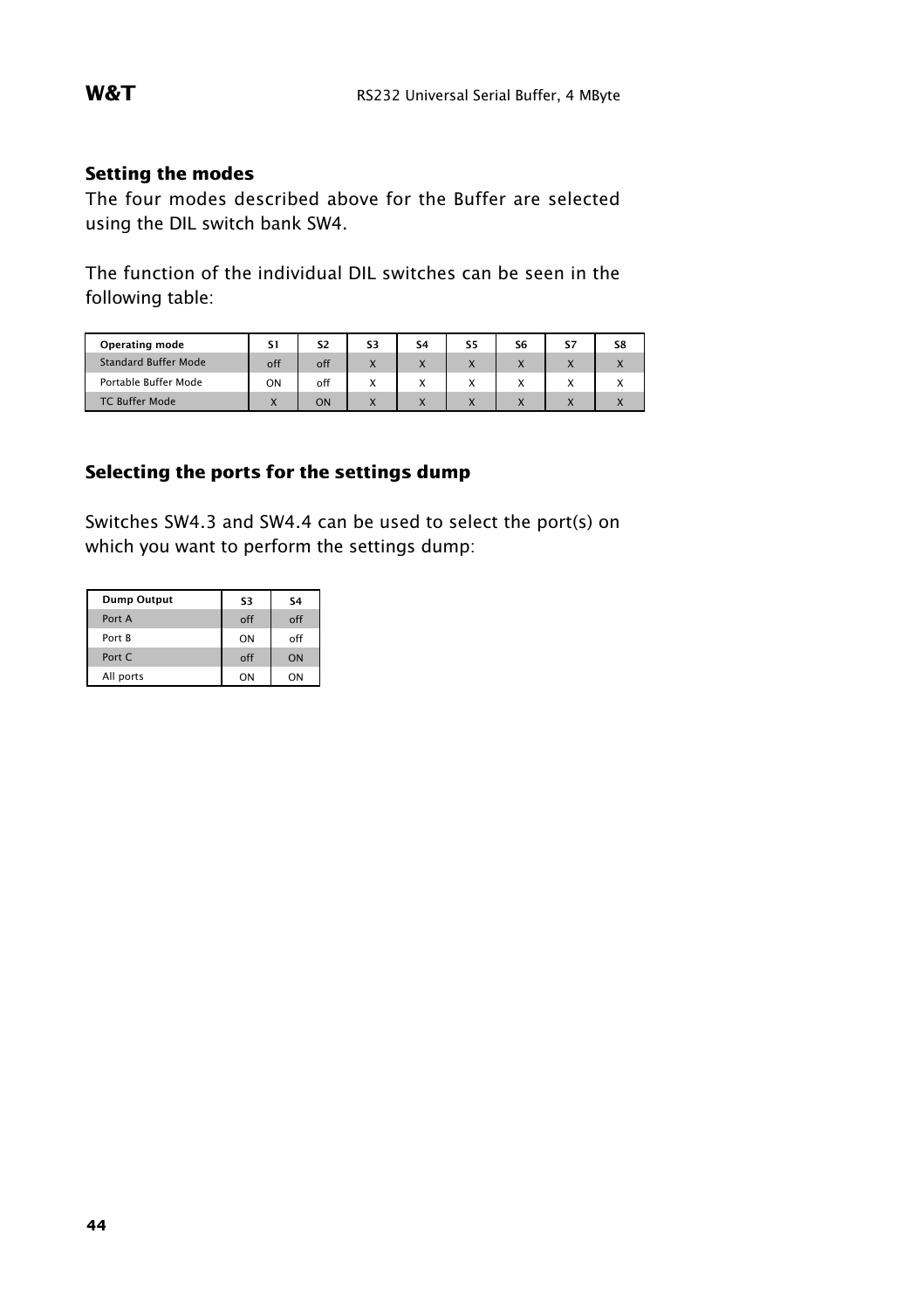#### **Diagnostic functions**

Starting up an RS232 port is often accompanied by difficulties, since both the pin assignments as well as the transmission parameters need to agree in order to enable errorless data transmission.

The RS232 Universal Serial Buffer 88642 has a settings dump function integrated that allows you to check the configuration, which can be quite useful during installation.

#### **Settings dump**

As a first test the settings dump integrated in the Buffer can be used to automatically generate a text which shows all the programmed settings in the 88642.

The settings dump has multiple functions:

- **•** Testing the data and ground line connection
- **•** Testing the transmission parameters
- Concise output of all settings
- : Handshake test for data output from the 88642

To be able to generate the settings dump even under improper handshake conditions, the dump is even output if the port is blocked, though at a very slow speed. This means:

- $\bullet$  Handshake enabled  $\rightarrow$  Fast dump output
- $\bullet$  Handshake blocked  $\rightarrow$  Slow dump output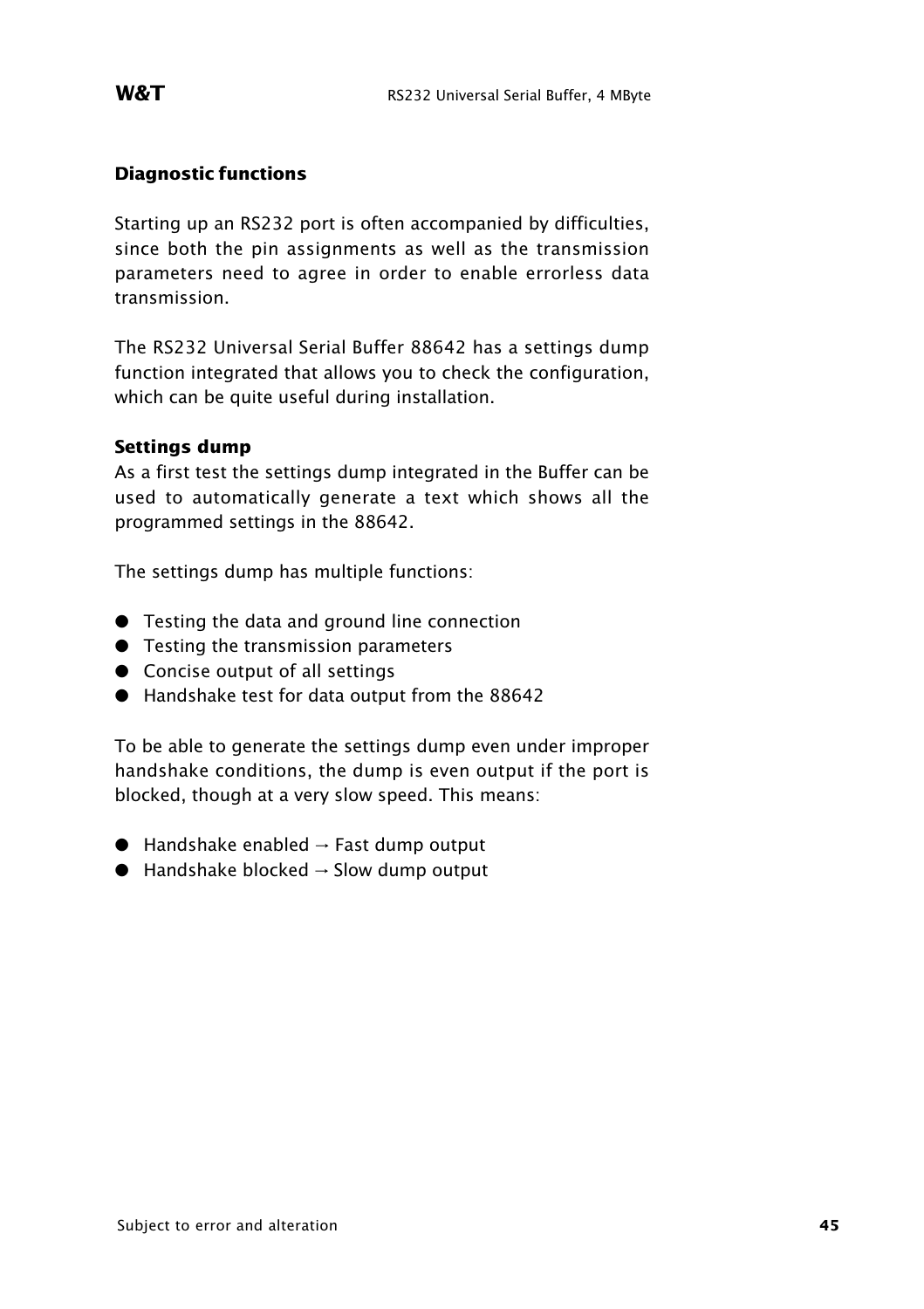W&T

Hold down the "Dump" key and then connect the Buffer to its power supply. After releasing the key the port set on the DIL switches SW4.3 and SW4.4 generates the following output:

```
PU 40,6000;;SI 0.2,0.3;DT
LB
LB RS232 Universal Serial Buffer, 4MBYTE
LB VERSION 1.0
          PORTABLE BUFFER MODE
LB
LB
LB PORT A: BAUD
                           9600
LB
          DATA
                           8
\rm LBPARITY
                           NO
LB
LB
          HANDSHAKE
                           HARD
LB
LB PORT B: BAUD
                           9600
LB
                            8
           DATA
           PARITY
LB
                           NO
LB
LB
          HANDSHAKE
                          HARD
```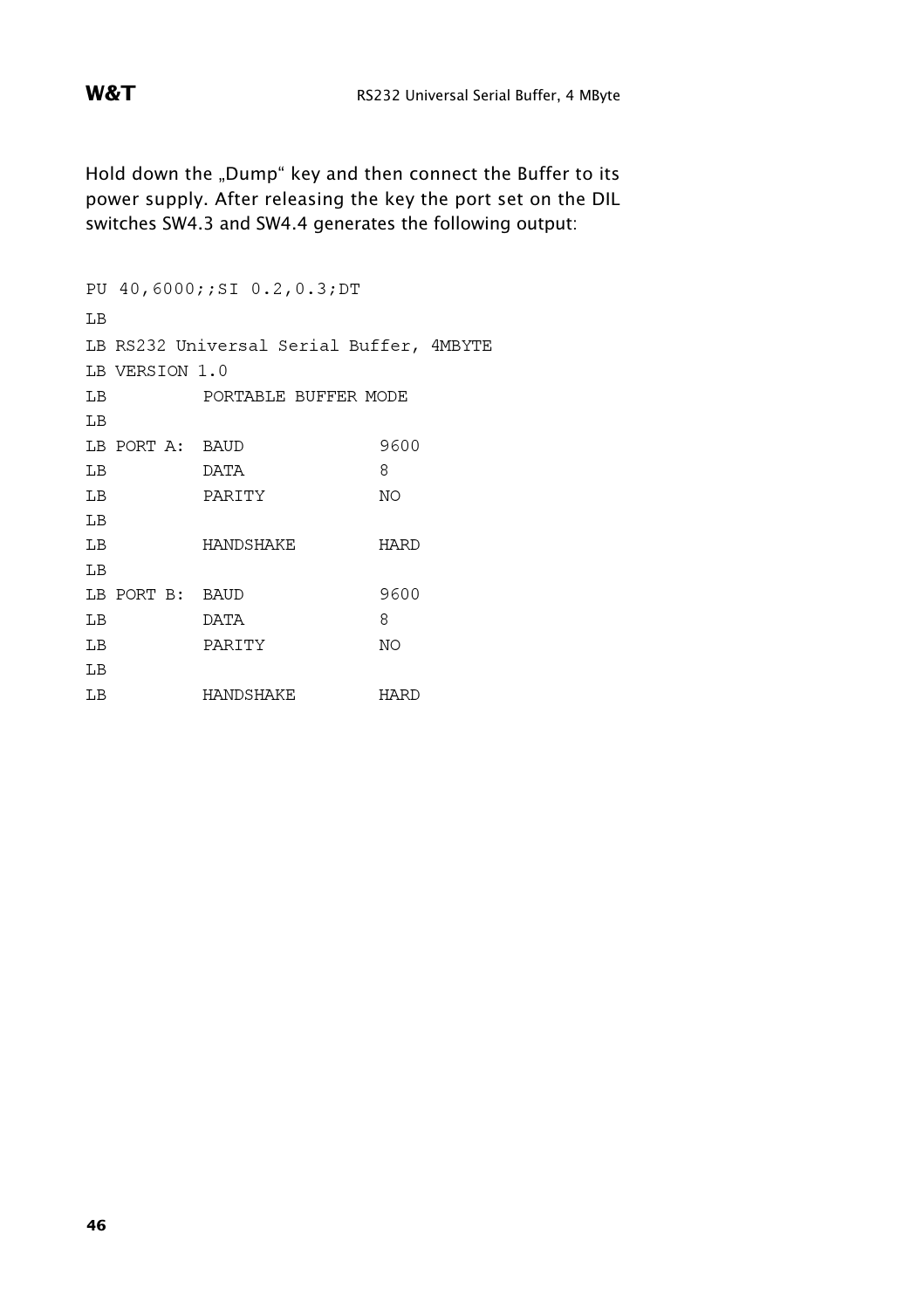### **Technical Data**

| Serial ports:         | 2x RS232, both ports                                       |
|-----------------------|------------------------------------------------------------|
| RS232 inputs Port A:  | independently configurable<br>9-pin SUB-D female connector |
|                       | with DCE pin functions                                     |
| RS232 output Port B:  | 9-pin SUB-D male connector                                 |
|                       | with DTE pin functions                                     |
| ESD compatibility:    | up to 15kV per IEC 801-2, Level 4                          |
| Baud rate:            | 150  115.200 baud                                          |
| Data format:          | 7, 8 data bits,                                            |
|                       | No, Even, Odd Parity                                       |
| Handshake:            | Optional hardware or                                       |
|                       | XON-/XOFF handshake                                        |
| Supported signals:    | RxD, TxD, CTS, DTR                                         |
| <b>Buffer size:</b>   | 4 MByte Flash memory                                       |
| Operating modes:      | <b>Standard Serial Buffer</b>                              |
|                       | Charge Data Buffer                                         |
|                       | Portable Buffer                                            |
| Supply voltage:       | AC adapter included or                                     |
|                       | potential-free 12-24V AC/DC                                |
| No-load current:      | typ. 30 mA @24V DC                                         |
| Ambient temperature:  | Storage: -40+70°C                                          |
|                       | Operating: 0+60°C with                                     |
|                       | external 24V supply                                        |
| Housing / Dimensions: | Plastic housing for standard rail                          |
|                       | mount per DIN EN 50022-35,                                 |
|                       | $105 \times 75 \times 45$ mm                               |
| Weight:               | approx. 500g incl. power supply                            |
| Scope of delivery:    | RS232 Universal Serial Buffer                              |
|                       | AC adapter for office use                                  |